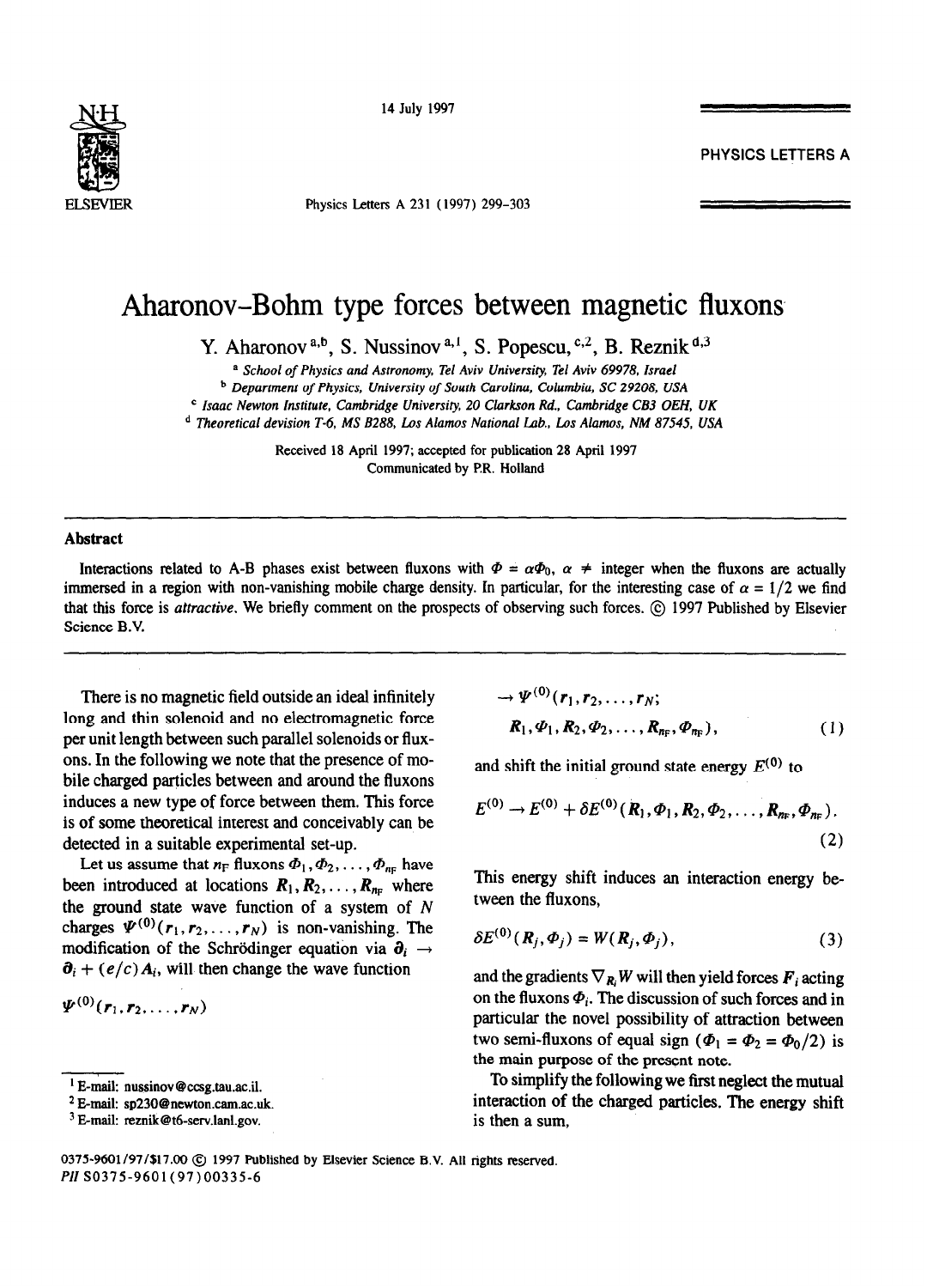**300 L** *Aharonov et al./Physics Letters A 231 (1997) 299-303* 

$$
\delta E^{(0)}(\boldsymbol{R}_j, \boldsymbol{\phi}_j) = \sum_{i=1}^N \delta E_{\gamma_i}(\boldsymbol{R}_j, \boldsymbol{\phi}_j)
$$
(4)

over the shifts of the individual energies  $E_{\gamma_i}$  of the N charges. The latter will now be assumed to be fermions.

Consider first one fluxon,  $\Phi = \alpha \Phi_0$ , introduced in the center of a cylindrical region of radius *R. The*  free wave functions will be eigenfunctions of the  $(\hat{z})$ component of) angular momentum denoted by 1. For  $\Phi = 0$ , *l* assumes the conventional positive and negative integer values  $l = 0, \pm 1, \pm 2, \pm 3, \ldots$  If the radial degrees of freedom were frozen then we would have simply  $E_{l,r}^{(0)} = \hslash^2 \frac{l^2}{2mr^2}$ . The introduction of the fluxon effectively shifts up by  $\alpha$  all the *l* values,

$$
|l| \to |l| + \alpha, \quad l \ge 0,
$$
  

$$
|l| \to |l| - \alpha, \quad l < 0.
$$
 (5)

The *sum* of the energy shifts of the *pair* of levels  $l =$  $\pm$ |*l*| is then

$$
\delta E_{|l|,r}^{(0)} = \hbar^2 \xi(\alpha) / 2mr^2.
$$
 (6)

Due to the invariance under  $\Phi \to \Phi + n\Phi_0$ ,  $\xi(\alpha)$ is periodic:  $\xi(\alpha + n) = \xi(\alpha)$ . Specifically we find  $\xi(\alpha) = {\alpha}^2$  if  ${\alpha} < 1/2$ , or  $\xi(\alpha) = (1 - {\alpha})^2$  if  $\{\alpha\} \geq 1/2$ , with  $\{\alpha\}$  the non-integer part of  $\alpha$  (i.e.  $\{\alpha\}=\alpha \mod 1$ .

The total energy shift is found by summing  $\delta E_{|l|,r}^{(0)}$ over *l* and *r* values. Bohr-Sommerfeld quantization implies discrete  $r = r_n$  orbits. Along with the discrete *l* in each annular  $r_{n+1} > r > r_n$  region this yields one state per area  $a_0^2$  with  $a_0$  the typical distance between the charged particles which in the ground state fill up the Fermi circle . The two-dimensional (one layer) density is  $n_2 \sim a_0^{-2}$ . Thus <sup>4</sup>, in the limit of many states

$$
W_{\alpha}^{\text{tot}} = \sum_{|l|,n} \frac{\hbar^2 \xi(\alpha)}{2mr_n^2} \frac{1}{2} \sum_{l,n} \frac{\hbar^2 \xi(\alpha)}{2mr_n^2}
$$
(7)

$$
\rightarrow \frac{\xi(\alpha)}{2} \frac{n_2 \hbar^2}{2m} \int_{a_0}^{n_1} \frac{2\pi r \, dr}{r^2}
$$

$$
= \frac{\pi}{2} \frac{\xi(\alpha) n_2 \hbar^2}{2m} \ln(R/a_0) \tag{8}
$$

*R* 

is the total energy required in order to insert one fluxon at the center of a cylinder of radius 5 *R.* An extra factor  $1/2$  is due to the fact that there are only half as many  $(l = \pm |l|)$  pairs as *l* values. Also the minimal Bohr radius  $a_0$  serves as a cutoff.

Let us address next the interaction of two *semifluxons* at a relative distance  $|R_1 - R_2| = a$  introduced near the origin at the center of a large domain containing the mobile charged particles, with constant twodimensional density  $n_2$ . At a point r the vector potentials of the semi fluxons are  $A_i(r) = \frac{1}{2}\Phi_0 \hat{e}_{\theta_i}/(r - R_i)$ ,  $i = 1, 2$  where  $\hat{e}_{\theta_i}$  refer to the tangential unit vector with respect to  $\mathbf{R}_i$  as origin. For  $r \gg a$ ,  $A_1 + A_2$  add, up to small corrections, to the vector potential of a single quantized fluxon at the origin. Insofar as the topological effects of interest are concerned, the latter is just a gauge artifact. Hence we expect that only a region of size of order a around each fluxon and between the fluxons will be affected and consequently that the mutual interaction energy will behave like  $W^{tot}(r)$  of Eq. (7) with  $r \sim a$  and  $\xi(\alpha) = \xi(1/2) = 1/4$ ,

$$
W_{(\alpha_1=1/2,\alpha_2=1/2)}(a) = \kappa \frac{\pi}{16} \frac{n_2 \hbar^2}{m} \ln(a/a_0). \tag{9}
$$

The numerical factor of order one  $\kappa$  represents the effects of having a two-center system.

This interaction leads then to an attractive force between the two semi-fluxons

<sup>&</sup>lt;sup>4</sup> The problem of finding  $W_\alpha^{\text{tot}}(R)$  for the case when we use the eigenfunctions  $J_l(k_n^{\prime\prime\prime}r)$  with energies  $(k_n^{\prime\prime})^2$  is somewhat involved. The  $k_{n,j}$  are determined implicitly from the *n*th solution of  $J_l(kR) = 0$  which is rather complicated for the large l and  $kr$ **required here.** 

<sup>&</sup>lt;sup>5</sup> The logarithmic dependence of  $W_{\alpha}^{\text{tot}}(R)$  on *R* is expected from **general scaling arguments. Assume that the fluxon is inserted at**  the center of a cylindrical hole of radius  $R_{in}$ , inside a concentric annulus of external radius  $R_{out}$ . The minimal substitution in the **regular, symmetric, gauge**  $A = \alpha(\phi_0/r)\hat{e}_{\theta}$ **,**  $\theta \rightarrow \theta + (e/c)A$ **, is** such that the total energy  $\sum_{\mathbf{v}} \int |(\partial + (e/c) A) \psi_{\mathbf{v}}|^2 dx dy$ , remains invariant if we scale  $x \rightarrow \lambda x$  and  $y \rightarrow \lambda y$ , provided we have a homogeneous uniform (two-dimensional) density  $n_2(x, y)$  =  $\sum_{\mathbf{v}} |\psi_{\mathbf{y}}(x, y)|^2 \simeq \text{const.}$ , where we assumed that sufficiently **many states y are summed over so that the last equation is justified.**  This implies that  $W \simeq \log(R_{out}/R_{in})$  The argument holds also **for general domains of overall size** *R* **and any shape: only the**  coefficient in  $W(R) \simeq c$  ln R would depend on the dimensionless **ratios characterizing the shape.**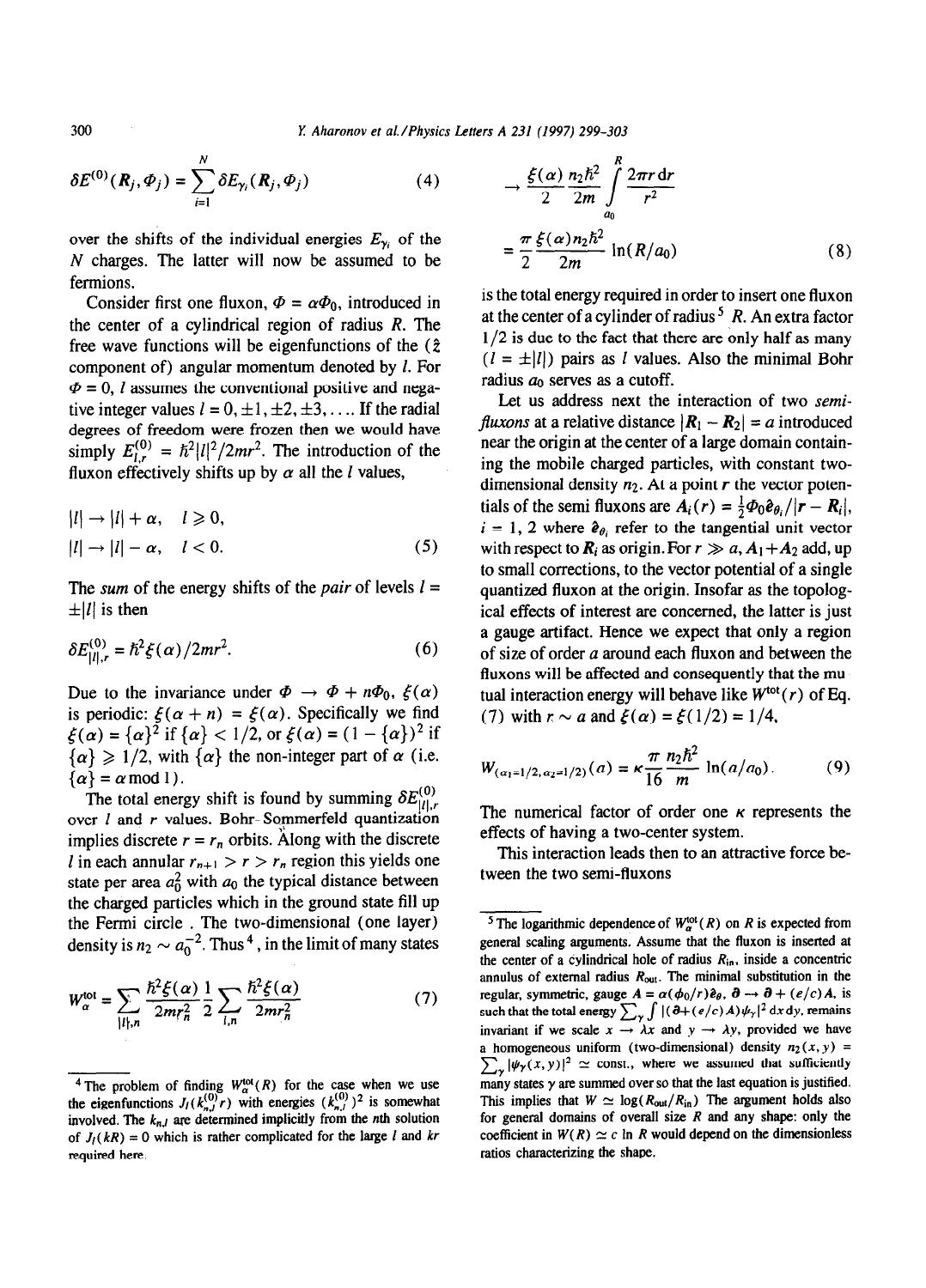$$
F_{(1/2,1/2)}(a) \simeq \frac{\kappa \pi}{16} \frac{n_2 \hbar^2}{m} \frac{1}{a}.
$$
 (10)

Recalling that *W* and *F* represent the effect of one layer and  $n_2$  is the two-dimensional number density in this layer, we can rewrite the last equation in a more useful form as

$$
\frac{F_{(1/2,1/2)}(a)}{\text{unit fluxon length}} \simeq \frac{\kappa \pi}{16} \frac{n \hbar^2}{m} \frac{1}{a},\tag{11}
$$

with  $n$  the true three-dimensional density of the charges.

For two arbitrary fluxons  $\alpha_1$  and  $\alpha_2$  the force is given by an expression similar to  $(11)$  but with  $\kappa$ a function of  $\alpha_1$  and  $\alpha_2$ . Obviously  $\kappa(\alpha_1,\alpha_2)$  is a periodic function in both  $\alpha_1$  and  $\alpha_2$ . The exact form of  $\kappa(\alpha_1, \alpha_2)$  is difficult to calculate, and depends on many details, but it is easy to see when the force is attractive and when the force is repulsive. For this one has to compare the energy in the case when the two fluxons overlap with the energy when the two fluxons are far apart. From (S), the energy required to insert two overlapping fluxons is  $W_\alpha^{\text{tot}}$  with  $\alpha = \alpha_1 + \alpha_2$ . The energy required to insert two fluxons when the fluxons are well separated is simply the sum of the energies required to insert each fluxon, i.e.  $W_{\alpha_1}^{\text{tot}} + W_{\alpha_2}^{\text{tot}}$ . Consequently, for  $\xi(\alpha_1 + \alpha_2) > \xi(\alpha_1) + \xi(\alpha_2)$  the force is repulsive, while for  $\xi(\alpha_1 + \alpha_2) < \xi(\alpha_1)$  +  $\xi(\alpha_2)$  the force is attractive. Clearly, for two semifluxons the force is attractive.

These forces act only on fluxons which are actually immersed in the charged particle background but are absent for fluxons which are outside this region. Thus if in the example of the concentric cylindrical geometry discussed above, we move the fluxon inside a hole, the energy of the system is unchanged and no force is expected. Since there are no charged particles in the hole we can continue using the same vector potential  $A(r) = (\alpha \Phi_0/r) \hat{e}_{\theta}$  even when the fluxon is not in the center. The key point is that for every path enclosing the fluxon (or fluxons, if there are several fluxons inside the hole) a charged particle confined to the anular domain can actually perform, the A-B phase will be the same.

The interaction (9) is quasi-confining ( $W(r) \rightarrow \infty$ with  $r \to \infty$ ) just like the two-dimensional Coulomb interaction. For such cases the system may find it energetically favorable once  $r \ge \lambda_s$  = screening length), to screen the charges (or fluxons in the present case). Indeed such a screening is generated by the circulation of all the charged particles of charge e (for a fluxon of  $\Phi = \Phi_0/2$  say). The corresponding current density at a distance  $r$  is

$$
\mathbf{J}(r) = (\hbar \alpha n/mr) \hat{\mathbf{e}}_{\theta}.
$$
 (12)

*The* screening of the B field is found from Maxwell's equation,

$$
\frac{dB_z^{\text{induced}}}{dr} = \frac{1}{c}J_\theta = \frac{\alpha e \hbar n}{mcr}.
$$
 (13)

 $\alpha$  in Eq. (13) depends on  $r$  due to the partial screening of the initial fluxon  $\alpha = \alpha(r = 0)$  by currents circulating between the origin and  $r$ ,

$$
\alpha(r) = \frac{1}{\Phi_0} \left( \alpha \Phi_0 - \int\limits_0^r 2\pi r B_z^{\text{induced}}(r) \, \mathrm{d}r \right). \qquad (14)
$$

The coupled equations  $(13)$ ,  $(14)$  yield r profiles for  $\alpha(r)$  and  $B_z^{\text{induced}}(r)$  which are exponentially falling off like  $\exp(-r/\lambda_s)$ , thus defining  $\lambda_s$ . Approximating  $\alpha(r) = \alpha \theta (\lambda_s - r)$  we readily find  $\lambda_s$  from

$$
2\pi \int_{0}^{\lambda_{s}+\epsilon} r B_{z}^{\text{induced}}(r) = \pi \int_{0}^{\lambda_{s}+\epsilon} r^{2} \frac{dB_{z}}{dr}
$$
 (15)

$$
=\frac{\pi}{mc}\frac{e\alpha\hbar\lambda_s^2}{2}=\alpha\Phi_0=\frac{2\pi\alpha\hbar c}{e},\qquad(16)
$$

where we used integration by parts, Eq.  $(13)$ , and demanded that the net induced flux exactly cancel  $\alpha\Phi_0$ .

Thus far we have discussed the force between noninteger fluxons in abstract – referring to ideal infinitely thin fluxons and ideal mobile non-interacting charged particles in the space between the fluxons. We will next briefly address the feasibility of actually detecting such forces. In principle the conduction electrons in metals could serve as the charged medium particles. Their number density *n* is large enough,  $n \sim 3 \times 10^{22}$ , so as to make the putative  $1/r$  force (Eq. (11)) appreciable ( $\sim 10^{-3}$  dyne/cm at  $r = 10 \,\mu\text{m}$ ). Clearly for the force to operate over a range *r the* wave function of the electrons should coherently spread over this distance. Such extended coherent states in which the circulating pattern of currents associated with the modified ground states does not dissipate, have indeed been manifested in the related experiments of Webb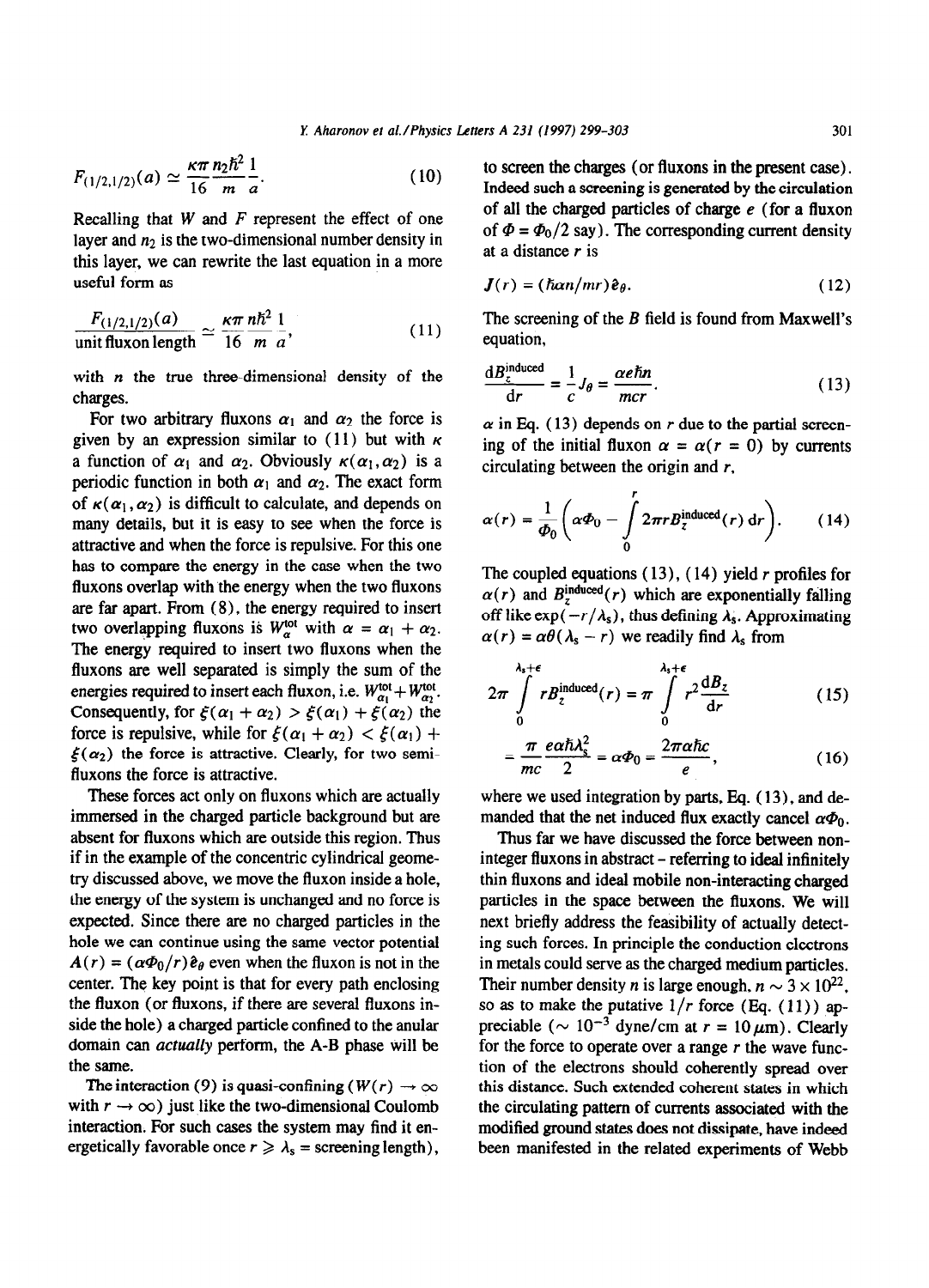[ I] utilizing mesoscopic rings at low temperatures. A magnetic fluxon was introduced there at the hole of the ring. However in order to generate the forces of interest here the fluxons should be, according to the previous discussion, actually immersed inside the metal or be pressed right next to the surface. The fluxons in this case would be carried inside a microscopic solenoid and it is not clear how a practical arrangement can be made where the forces of interest can actually compete with the metal rigidity.

This leads us then to consider type II superconductors where half fluxons (that is, integer fluxons with the charge of the Cooper pair) arise naturally. In ideal samples of sufficient purity and resultant minimal pinning, two relatively nearby fluxons may move toward each other under the effect of the force generated due to the presence of a fraction  $f$  of unpaired electrons.

It should be emphasized that despite superficial similarities, the effect considered here is novel and quite distinct from conventional forces between the fluxons in superconductors. Thus in type II superconductors an effective logarithmic interaction - cut off at a distance of the order of the penetration length  $\lambda_p$  – exists between the fluxons. This is due to the  $B_1 \cdot B_2$  interaction of the overlapping magnetic field extending out of the fluxon cores. Alternatively, it can be viewed as the interaction between the supercurrents maintaining the two fluxons<sup>6</sup>. This force is repulsive (attractive) between equal sign fluxons - a feature underlying the formation of the Abrikosov lattice – since the  $B_i$  ( $J_i$ ) *are* parallel (anti-parallel).

Our force is completely different in every possible respect. First, it is attractive also between two equal sign semi-fluxons. Second, it is generated by the response and currents due to the *ordinary unpaired* electrons. The fraction  $f$  of these varies like

$$
f = \frac{n_{\rm e}}{n_{\rm e} + n_{\rm s}} \sim \left(\frac{T}{T_{\rm c}}\right)^{3/2}.\tag{17}
$$

Thus for small *f* the present force will be weaker but potentially could have a longer range. Indeed from Eq. (16) we find that the screening length due to the electrons is 7

$$
\lambda_{\rm s} = \frac{2}{\alpha_{\rm em}} a_{\rm Bohr} \left(\frac{a_{\rm Bohr}^{-3}}{n}\right)^{1/2} = 150 \left(\frac{10^{25}}{n}\right)^{1/2} \text{\AA}. \tag{18}
$$

We note that the phases of the unpaired electrons **wave**  function and ensuing currents are not manifest **in** the Ginsburg-Landau approximation. The latter – the basic framework for much of the superconductivity research - is concerned only with the overall unpaired fraction (reflected in the magnitude of the order **pa**rameter) and hence cannot capture the delicate effect proposed here. Hopefully it is not altogether impossible that the effect can be observed in some special experimental arrangement<sup>8</sup>.

We will conclude now with a few remarks:

(i) We considered so far a system of free charged fermions. Let us consider the induced interactions for charged bosons. At  $T = 0$  all bosons would be in the same nodeless ground state  $\psi_0(x, y)$ . In the cylindrically symmetric geometry considered above  $\psi_0$  has  $l = 0$  and is roughly constant radially. The introduction of the semi-fluxon will shift it to  $l = 1/2$ . The expectation of  $l^2/2mr^2$  will yield then an estimate  $\sim$  $(\hbar^2/8m)$  ln *R* for the energy shift of a single state and  $(n\hbar^2/8m)$  ln R for the density n of particles.

(ii) The semi-fluxons in a  $T = 0$  charged bosonic background exhibit an amusing confining-screening interplay, somewhat reminiscent of this effect in QCD. There is a confining linear  $\bar{Q}Q$  potential  $V = \sigma R$ at large distances and the same is expected for QQ baryons in  $SU(2)_c$ . Creation of  $\bar{q}q$  pairs tends to screen the confining potential - and only exponentially falling Yukawa like potentials exist between physical, color neutral, hadrons.

The QCD quarks with non-zero triality (screening the confining interaction between  $\bar{Q}Q$ ) are analogous to the electrons which transform non-trivially under

<sup>&</sup>lt;sup>6</sup> In the London approximation  $J_i \sim V_i \sim A_i$  with  $i = 1, 2$ **referring to the first or second fluxon and the interaction is**   $(e^{2}/c^{2}) \int A_{1} \cdot A_{2}$ .

<sup>&</sup>lt;sup>7</sup> The circulation of the ordinary electron currents outside  $\lambda_p$  is **energetically unfavorable from the point of** *view* **of the dominant Cooper pairs as it would generate a B field outside the original Buxon. However, if the coherence length of the electrons wave function is small it will predominantly limit the range of the force.** 

**<sup>\*</sup>We need to have sufficiently low temperatures to maximize the coherence length of electrons and yet maintain appreciable fraction f of unpaired electrons. The distance r between the two fluxons**  has to be substantially larger than  $\lambda_p$ , the range of the much **stronger ordinary repulsive forces, and pinning effects should not mask the very weak force.**